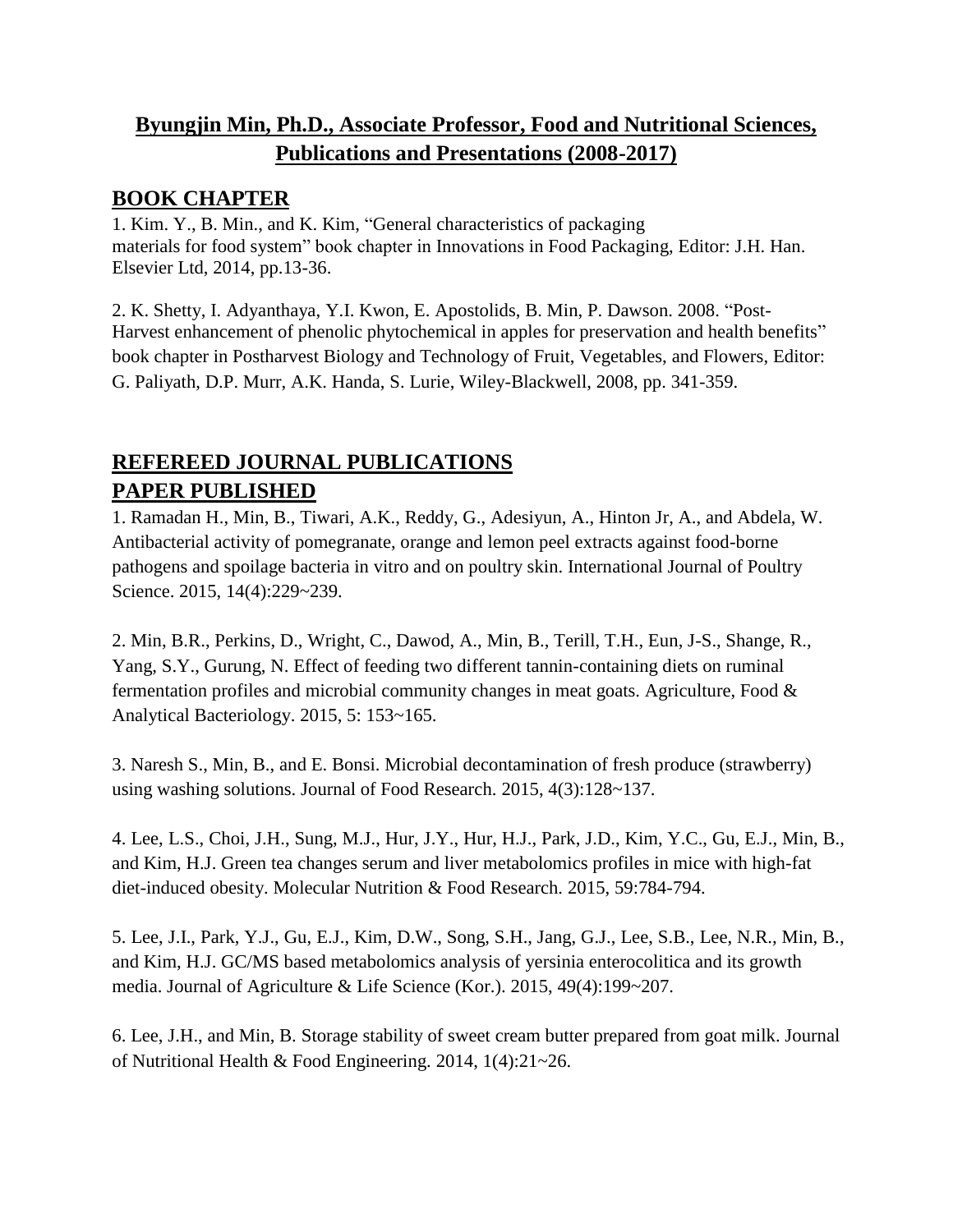7. Kim, K.W., B. Min., Y.T. Kim., R.M. Kimmel., K. Cooksey and S.I. Park. Antimicrobial activity against foodborne pathogens of chitosan biopolymer films of different molecular weights. LWT – Food Science and Technology. 2011, 44(2):565~569.

8. Ehibet, F.E., B. Min., M.K. Park and J.-H. Oh. Characterization and antimicrobial activity of sweetpotato starch-based edible film containing origanum (Thymus capitatus) oil. Journal of Food Science. 2011, 76:178~184.

9. Min, B., I.Y. Han and P.L. Dawson. Antimicrobial gelatin film properties and activity against Listeria monocytogenes on turkey bologna. Poultry Science. 2010, 89:1307~1314.

10. Min, B. and J.-H. Oh. Antimicrobial activity of catfish gelatin coating containing origanum (thymus capitatus) oil against gram-negative pathogenic bacteria. Journal of Food Science. 2009, 74(4) M143~148.

## **PRESENTATION AT NATIONAL AND INTERNATIONAL CONFERENCES**

1. Lee, J.H., C.R. Alfred., B.B. Lemma., B. Kouakou., And B. Min. Effects of feeding entrapped fish oil in a chemically treated protein matrix on milk composition of lactating goats. ADSA-ASAS Joint Annual Meeting, July 12-16, Orlando, FL. 2015.

2. Afred, C.R., J.H. Lee., B.B. Lemma, B. Kouakou., and B. Min. Fatty acid composition and αtocopherol content of blood serum from lactation goats fed entrapped fish oil in a chemically treated protein matrix. ADSA-ASAS Joint Annual Meeting, July 12-16, Orlando, FL. 2015.

3. Page, J., E.A. Bonsi., B, Min. The food and nutritional science in youth college.  $1<sup>st</sup>$  George Washington Carver Lecture Series. Tuskegee University, Tuskegee, AL. 2014.

4. Shahi, **N**., and B, Min., E.A. Bonsi. Household washing solutions to improve food safety. Nutrition Innovation Lab 3rd Annual Scientific Symposium. November 18-20, Katmandu, Nepal. 2014.

5. Shahi, N., B, Min., Bonsi E, McElhenney W, Lee J. Antibacterial activities of essential oil, vinegars, lemon extract, and their combinations as natural sanitizer. IFT Annual Meeting, June 21-24, New Orleans, LA. 2014.

6. Hassan, Hazem., A, Tiwari., B. Min., G. Reddy., A. Hinton., A. Woubit. Use of extract of citrus sinensis as an antimicrobial agent for foodborne zoonotic pathogens and spoilage bacteria. Annual Biomedical Research Conference. Tuskegee, AL. 2014

7. Buckley**,** T., N, Shahi, B. Min. Microbial intervention of vinegar as a washing solution and cleaning agent. 71st Professional Agricultural Workers Conference, December 8-10, Tuskegee, AL. 2013.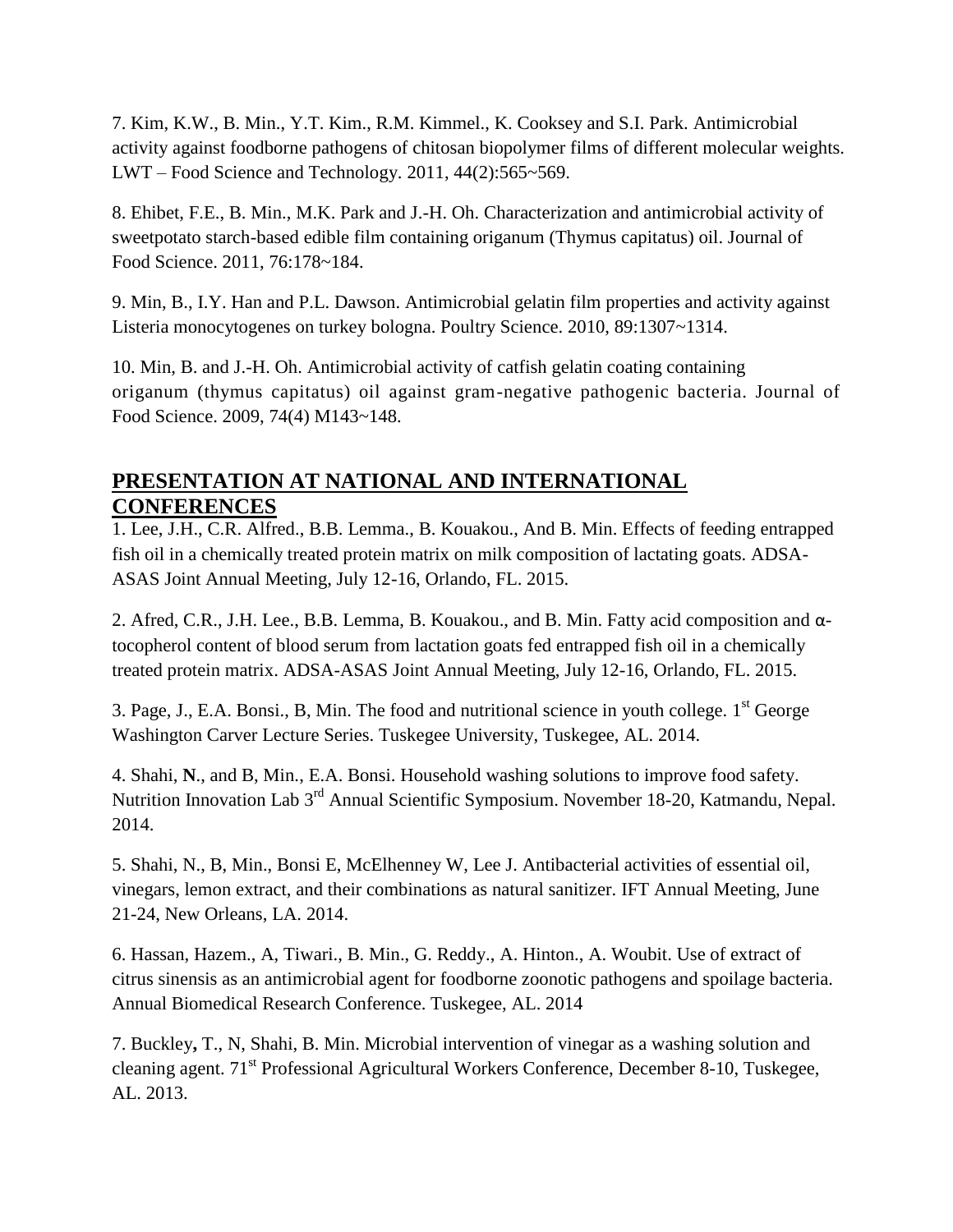8. Min, B., Min, BR., and J. Lee. Inhibitory effects of mint oils with tannin extract against foodborne pathogens. ADAS-ASAS Joint Annual Meeting, July 8-12, Indianapolis, IN. 2013.

9. Lemma, B., J. Lee., G, Kannan., B, Kouakou., B. Min and R. Pace. Volatile compounds and fatty acid profiles of restricted chevon jerky as influenced by sodium nitrite. IFT Annual Meeting. July 13-16, Chicago, IL. 2013.

10. Rhodes, T., and B. Min. Inhibition effects of tea extract by infusion time and degree of fermentation against bacterial growth. 17th Biennial Research Symposium. April 7-10, Jacksonville, FL. 2013.

11. Beson, S., F.M. Hashem., C.P. Cotton., S.A. Ibrahim., R. Gyawali., M.A. Lihono., A.K. Mahapatra., G. Kannan., B. Min., M.S. Thomas., and S. Zeng. Use of copper and ascorbic acid alone or in combination with organic acid to inactivate Esherichia coli O157:H7 and Salmonella sp. on fresh leafy greens. 17<sup>th</sup> Biennial Research Symposium. April 7-10, Jacksonville, FL. 2013.

12. Lemma, B., J. Lee., B. Min., and R. Pace. Monitoring physicochemical properties of salted goat sweet cream butter stored under refrigeration. IFT Annual Meeting. July 13-16, Chicago, IL. 2012.

13. Banks, Y., J. Lee., and B. Min. Inhibitory effects of plant derived agents against foodborne pathogens. IFT Annual Meeting. June 25-28, Las Vegas, NV. 2012.

14. Lee, J., B. Kouakou., B. Min., and R. Pace. Storage Stability of Unsalted, Sweet Cream Butter Prepared from Goat Milk. IFT Annual Meeting. June 25-28, Las Vegas, NV. 2012.

15. Lee, J., B. Kouakou., B. Min., and R. Pace. Evaluation of Storage Stability of Salted and Unsalted Sweet Cream Butter Prepared from Goat Milk. IFT Annual Meeting. June 25-28, Las Vegas, NV. 2012.

16. Eun, J.S., B.R. Min., B Min., M. ZoBell., and A. Young. Effects of tannin extracts on in vitro growth of pathogenic and ruminal acidosis-causing bacteria.  $8<sup>th</sup>$  International Symposium on the Nutrition of Herbivores (ISNH8). Sep 6-9, Aberystwyth, Wales, UK. 2011.

17. Min, B., B.R. Min., J.M. Sieg., J.-S. Eun., D.R. Zobell and D.C. Tice. Effects of tannin extracts on in vitro growth of selected food-borne pathogenic bacteria. ADSA-ASAS Joint Annual Meeting. July 10-14, New Orleans, LA. USA. 2011.

18. Tice, D.C., Y. Banks., J. Lee and B. Min. Inhibition of microbial growth by seed extracts on fresh refrigerated sausage. IFT Annual Meeting. June 11-14, New Orleans, LA. 2011.

19. Lee, J., B. Kouakou., G. Kannan and B. Min. Oxidation of Omega-3 Enriched Fish Oil for Animal Feeding Applications. 102nd AOCS Annual Meeting & Expo. May 1-4, Cincinati, OH. 2011.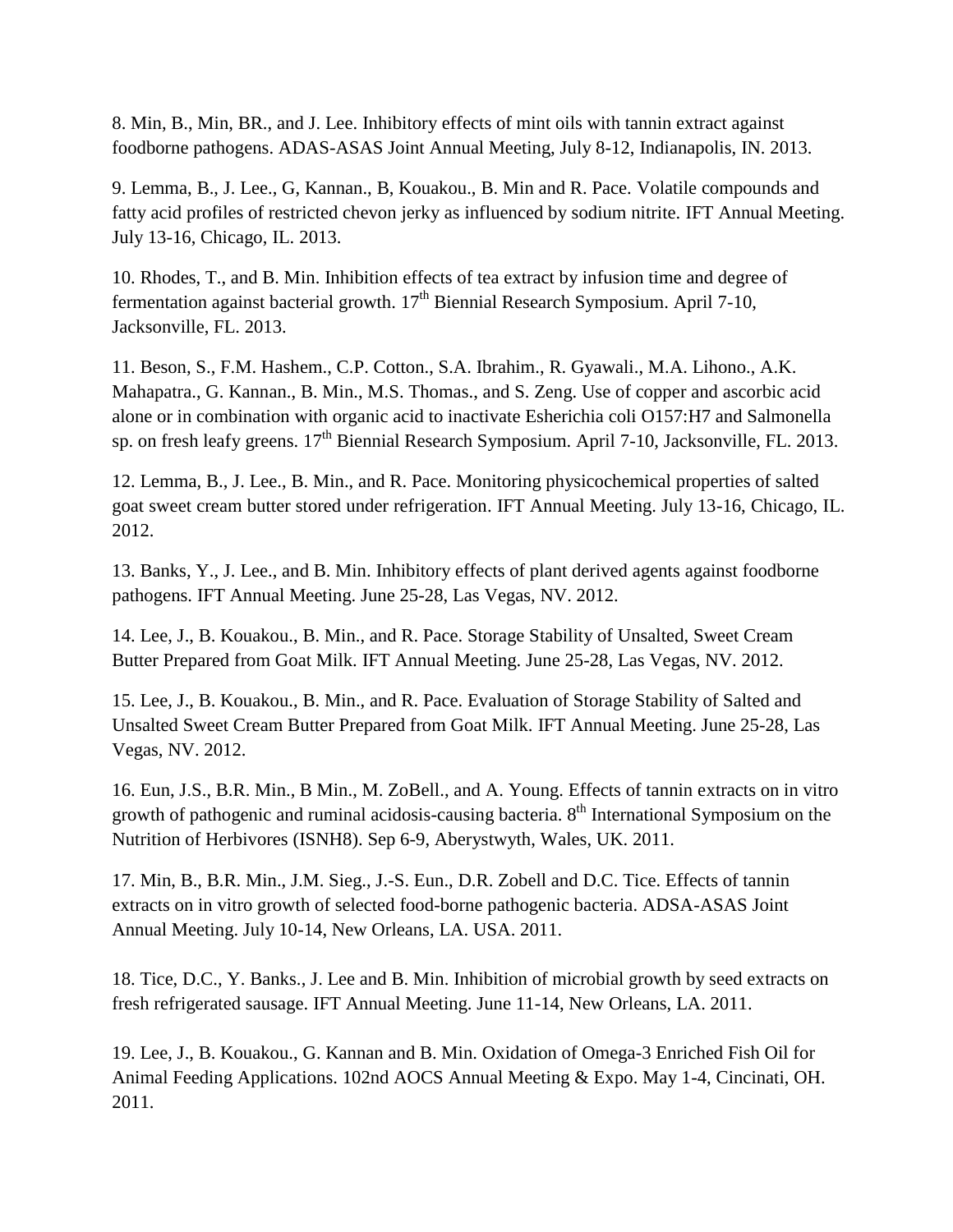20. Tice, D. and B. Min. The antimicrobial stability of muscadine seed extract.  $16<sup>th</sup>$  Biennial Research Symposium of ARD. April 9-13, Atlanta, GA. 2011.

21. Nyiawung, K., D. Mortley., C. Issah., C. Bonsi., M. Egnin., B. Min., W. Hill and B. Vaughan. Sweetpotato as a potential feedstock for biofuel production. 16<sup>th</sup> Biennial Research Symposium of ARD. April 9-13, Atlanta, GA. 2011.

22. Tice, D., F. Ehivet., S. Weatherspoon and B. Min. Potential effect of muscadine extract on microbial growth in ground beef during refrigerated storage. Annual Meeting of Institute of Food Technologists. Chicago, IL. 2010.

23. Weatherspoon, S., R. Pace., W. McElhenney., D. Tice and B. Min. Food safety concerns from fresh produce in local farmer's markets and grocery stores. Annual Meeting of International Association of Food Protection. Anaheim, CA. 2010.

24. Min, B. Antimicrobial activity of catfish gelatin coating containing natural oil against foodborne pathogens. Federal Catfish Conference by USDA. Washington DC. 2010.

25. Tice, D., S. Weatherspoon and B. Min. Microbial loads of fresh produce from local markets. Professional Agricultural Workers Conference. Tuskegee University, Tuskegee, AL. 2010.

26. Min, B., M. Egnin, C. Bonsi, D. Mortley, S. Traore and M. Gao. Characterization of local sweetpotato cultivars as bio-fuel crop. P-3013. In Vitro Biology Annual Meeting. Charleston, South Carolina, June 2009.

27. Traore, S., M. Egnin, F. Sanders, S. Samuels, T. Radwan, B. Min and J. Jackson. Expression of synthetic tumor reducing peptides genes in sweetpotato. P-3014. In Vitro Biology Annual Meeting. Charleston, SC, June 2009.

28. Samuels, S., M. Egnin, J. Jaynes, S. Traore, B. Min and J. Jackson. Development of transgenic sweetpotato [Ipomoea batatas (L. lam)] expressing jc41ND genes as plant-based vaccines against HIV. P-3015. In Vitro Biology Annual Meeting. Charleston, SC, June 2009.

29. Egnin, M., F. Sanders, H. Gao, G. He, S. Traore, D. Mortley, B. Min and J. Jackson. Genomics: gene mining/gene expression profiling. P-3018. In Vitro Biology Annual Meeting. Charleston, SC, June 2009.

30. Min, B., M.S. Sajeev and J.-H. Oh. Mechanical and rheological properties of biodegradable films fabricated with sweetpotato starch and catfish gelatin. IFT Annual Meeting. Anaheim, CA. June 2009.

31. Ehivet, F.E., B. Min and J-H. Oh. Characterization and antimicrobial activity of sweet potato starch-based edible film containg origanum (thymus capitatus) oil. ARD  $15<sup>th</sup>$  Research Symposium. Atlanta, GA. March 2009.